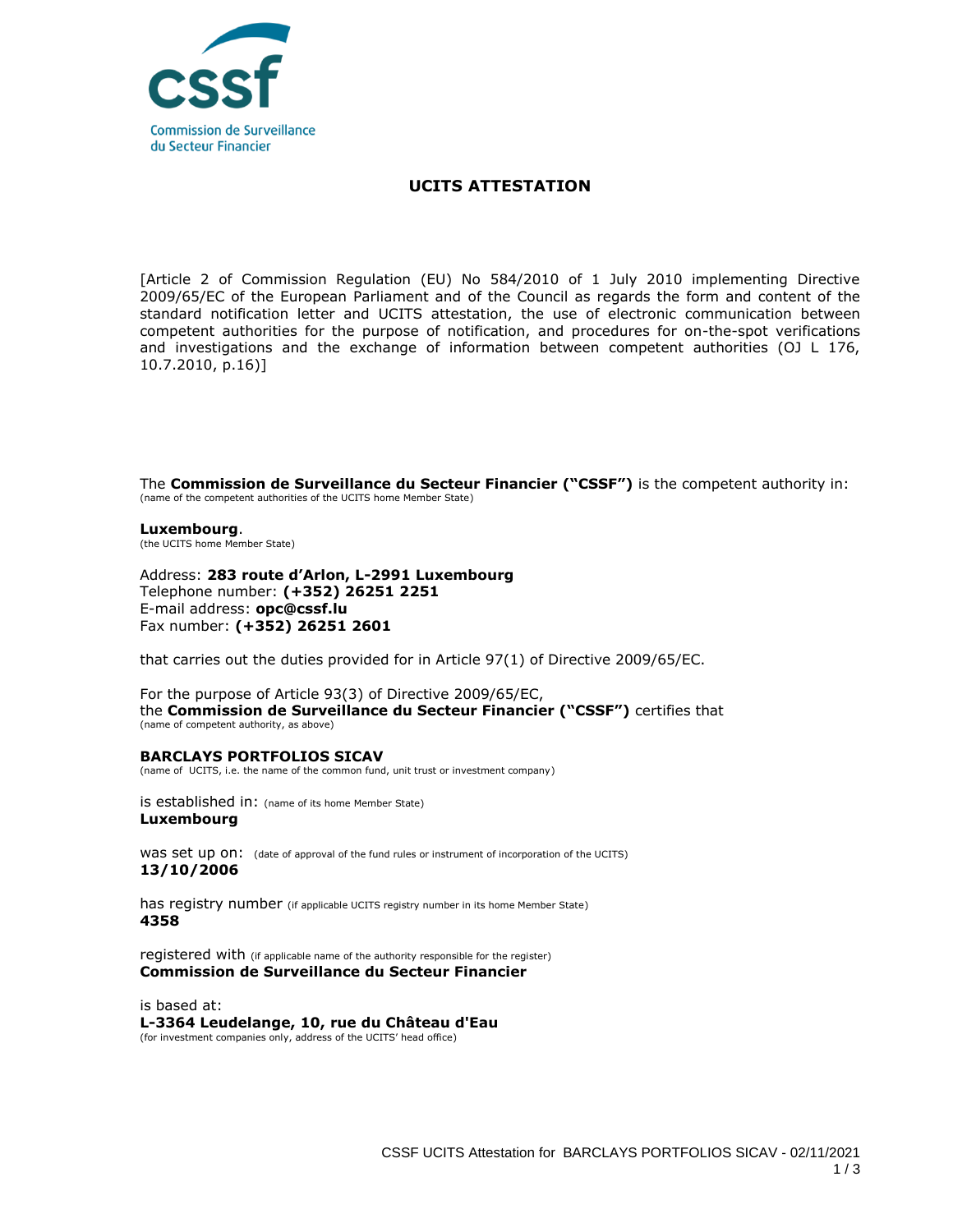

is: (please tick appropriate one box)

either  $\square$  a common fund/unit trust

| List of all compartments approved in the home Member State, if applicable |      |  |
|---------------------------------------------------------------------------|------|--|
| Serial no.                                                                | Name |  |

Managed by the management company:

(name and address of the management company)

or  $\boxtimes$  an investment company

| List of all compartments approved in the home Member State, if applicable |                                          |
|---------------------------------------------------------------------------|------------------------------------------|
| Serial no.                                                                | <b>Name</b>                              |
|                                                                           | <b>BARCLAYS MULTIMANAGER PORTFOLIO 5</b> |
| 2                                                                         | <b>BARCLAYS MULTIMANAGER PORTFOLIO 3</b> |
| з                                                                         | <b>BARCLAYS MULTIMANAGER PORTFOLIO 2</b> |
| 4                                                                         | <b>BARCLAYS MULTIMANAGER PORTFOLIO 4</b> |
| 5                                                                         | <b>BARCLAYS MULTIMANAGER PORTFOLIO 1</b> |
| 6                                                                         | <b>BARCLAYS GLOBALBETA PORTFOLIO 1</b>   |
| 7                                                                         | <b>BARCLAYS GLOBALBETA PORTFOLIO 2</b>   |
| 8                                                                         | <b>BARCLAYS GLOBALBETA PORTFOLIO 3</b>   |
| 9                                                                         | <b>BARCLAYS GLOBALBETA PORTFOLIO 4</b>   |
| 10                                                                        | <b>BARCLAYS GLOBALBETA PORTFOLIO 5</b>   |
| 14                                                                        | <b>LIQUID ALTERNATIVE STRATEGIES</b>     |

that: (please tick appropriate one box)

either  $\boxtimes$  has designated a management company

## **FUNDROCK MANAGEMENT COMPANY S.A.**

**L-5826 Howald-Hesperange, 33, rue de Gasperich** (name and address of the designated management company)

or  $\Box$  is self-managed

and fulfils the conditions set out in Directive 2009/65/EC